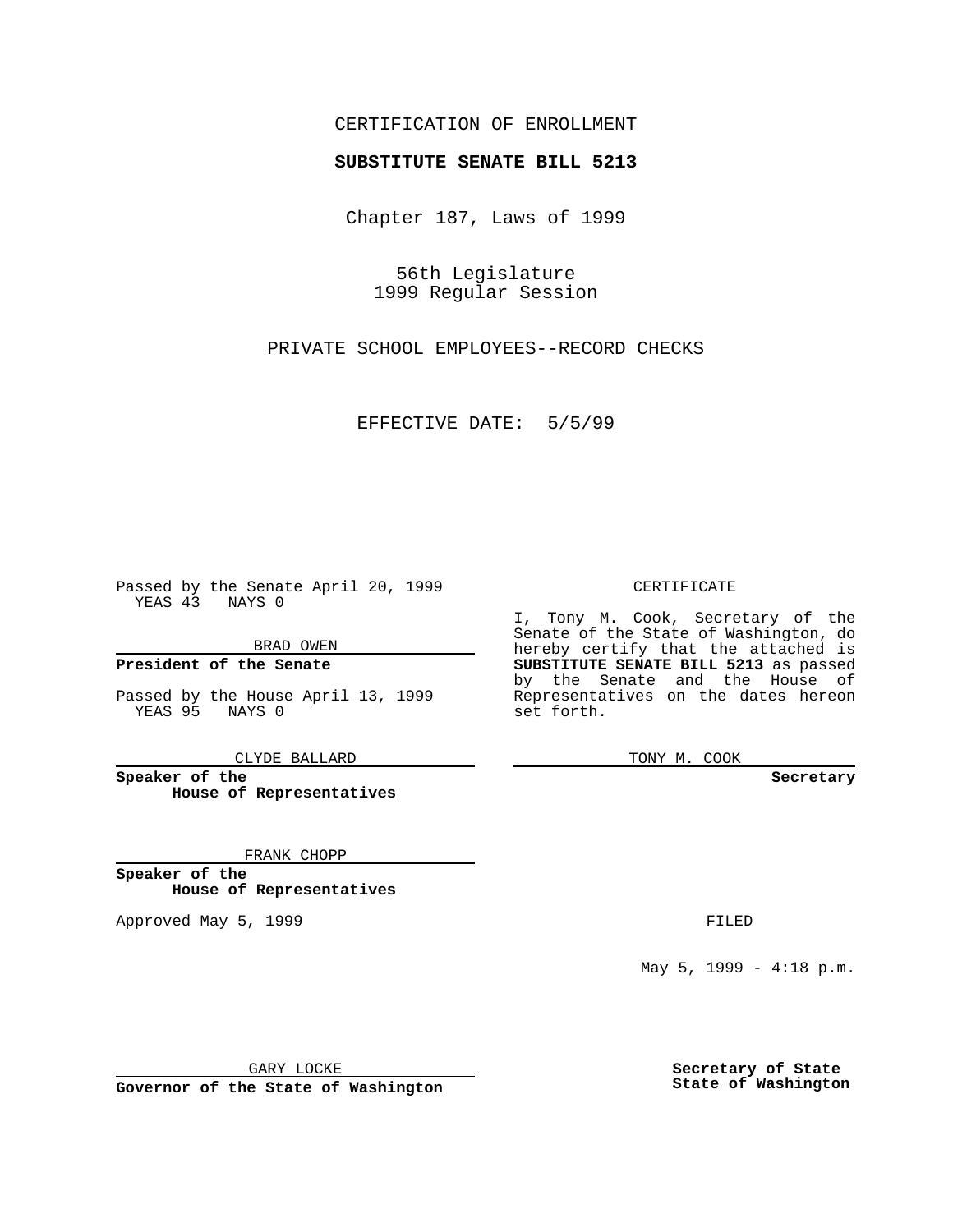## **SUBSTITUTE SENATE BILL 5213** \_\_\_\_\_\_\_\_\_\_\_\_\_\_\_\_\_\_\_\_\_\_\_\_\_\_\_\_\_\_\_\_\_\_\_\_\_\_\_\_\_\_\_\_\_\_\_

\_\_\_\_\_\_\_\_\_\_\_\_\_\_\_\_\_\_\_\_\_\_\_\_\_\_\_\_\_\_\_\_\_\_\_\_\_\_\_\_\_\_\_\_\_\_\_

AS AMENDED BY THE HOUSE

Passed Legislature - 1999 Regular Session

## **State of Washington 56th Legislature 1999 Regular Session**

**By** Senate Committee on Education (originally sponsored by Senators McAuliffe, Kohl-Welles and Costa)

Read first time 02/03/1999.

 AN ACT Relating to record checks of private school educational employees; adding a new section to chapter 28A.195 RCW; and declaring an emergency.

BE IT ENACTED BY THE LEGISLATURE OF THE STATE OF WASHINGTON:

 NEW SECTION. **Sec. 1.** A new section is added to chapter 28A.195 RCW to read as follows:

 (1) The legislature finds additional safeguards are necessary to ensure safety of school children attending private schools in the state of Washington. Private schools approved under this chapter are authorized to require that employees who have regularly scheduled unsupervised access to children, whether current employees on the effective date of this act or applicants for employment on or after the effective date of this act, undergo a record check through the Washington state patrol criminal identification system under RCW 43.43.830 through 43.43.838, 10.97.030, and 10.97.050 and through the federal bureau of investigation. The record check shall include a fingerprint check using a complete Washington state criminal identification fingerprint card. Employees or applicants for employment who have completed a record check in accordance with RCW